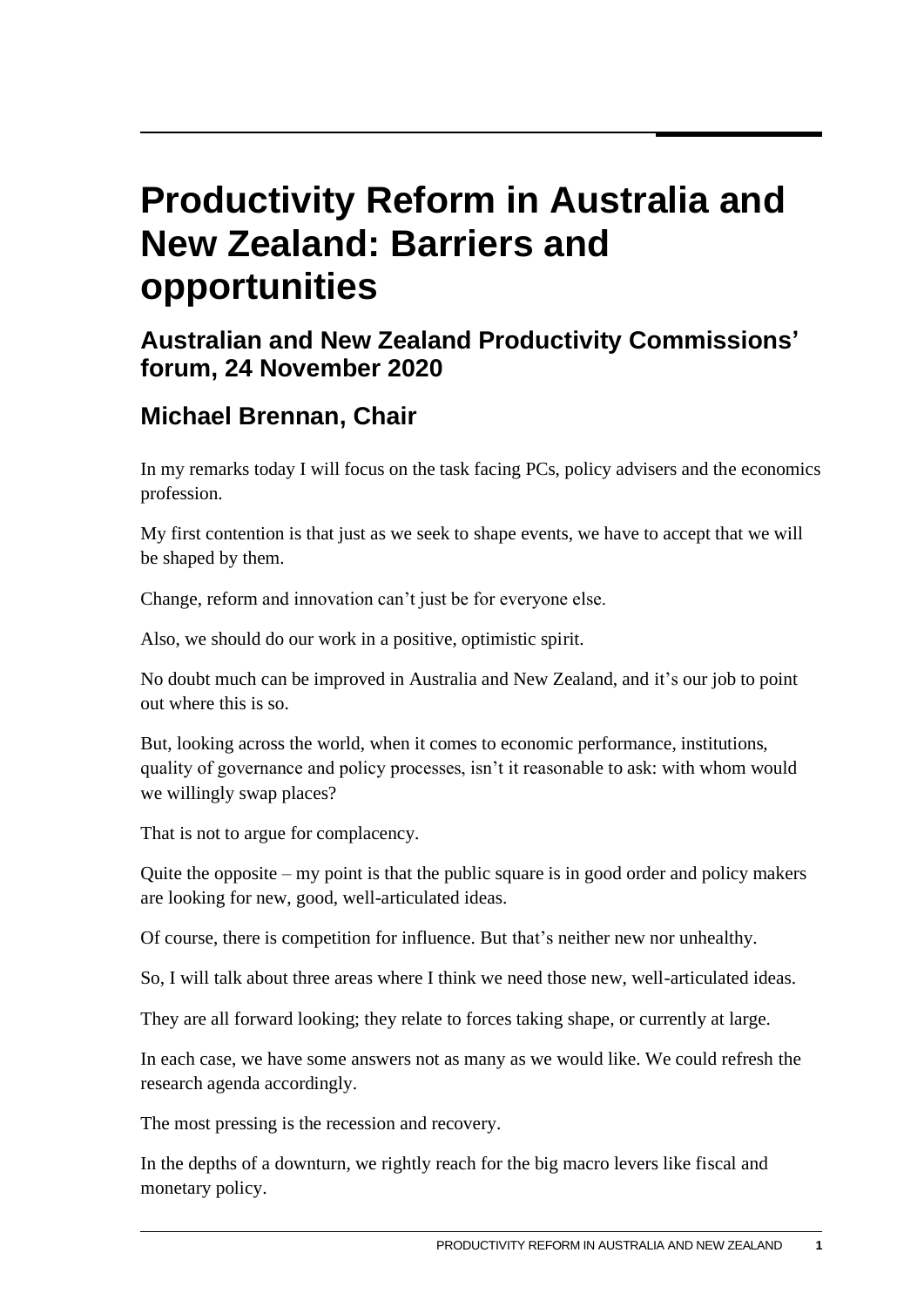But as I have said elsewhere, even in a recession – especially in a recession – micro still matters.

It matters because every recession (certainly this one) sets off a reallocation of resources; and every recovery rests on countless small creative acts by those starting businesses, investing, hiring and taking risks.

Policy settings – in regulation, skills, planning, tax and labour mobility – affect the ease and speed with which that reallocation and recovery come about.

Now, all these policy areas are familiar to economists, but the approach is subtly different from the traditional allocative efficiency story  $-$  it's not so much the triangle in a partial equilibrium diagram.

The issue is less about moving from one (distorted) static equilibrium to a better, less distorted, one.

It is about improving the adaptability of the economy – the ability to cope with change. And it comes about through the cumulative impact of flexibility on multiple small fronts.

The second theme is the rise of the service sector and what it means for productivity growth.

Our economies have shifted gradually but fundamentally over many decades. In 1900, agriculture employed a quarter of Australian workers. By 1950, manufacturing did the same.

Today those two industries combine to employ fewer than 10 per cent of workers. Services are around 90 per cent.

You can't be a rich country in the 21st century without a high productivity service sector.

But my contention is that our understanding of productivity growth hasn't kept pace with that shift.

We need to better understand the drivers of productivity in services and the policies that support it.

We know a bit about how productivity growth unfolded in agriculture, mining and manufacturing – with automation and use of other technology – often making production more efficient.

Some services might follow a similar path, but many will not. Many services are intangible, delivered in person and are hard to automate.

It's possible that many service industries will innovate less through R&D and more through new business formation and new business models.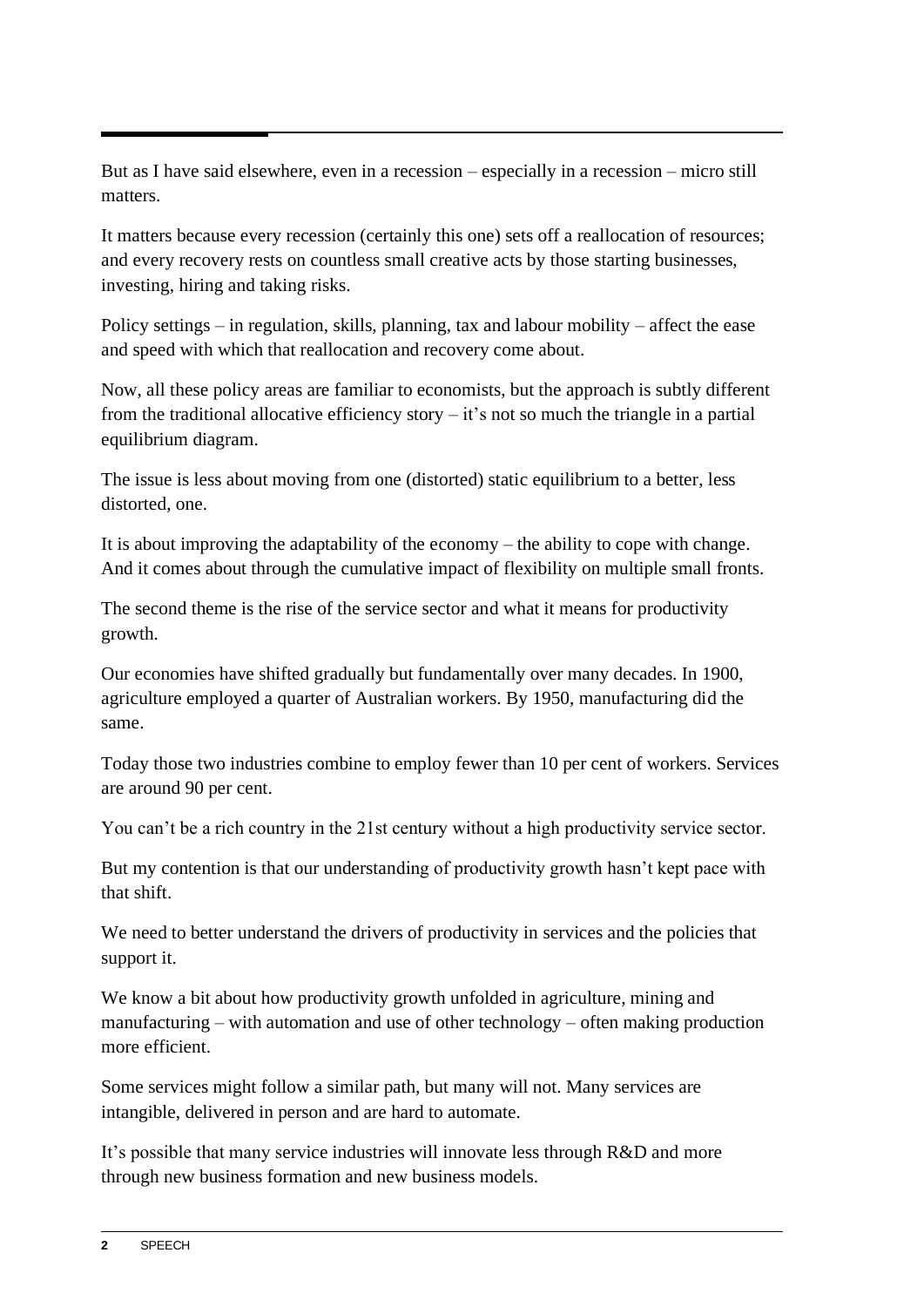In many cases, productivity growth could come almost entirely in the form of increased quality, rather than increased output from less labour.

Of course, that has been partly true for many goods – cars, TVs, computers. But it could be much more salient in a service dominated economy.

My third theme relates to non-monetary sources of value.

We focus a lot on per capita incomes because they are a pretty good first approximation for living standards.

But as we get richer, it's natural to ponder whether there is more to life…

… partly due to the suspicion that as we get richer, we are sacrificing other important things.

In fact, economic progress has improved life on many dimensions – less disease, cleaner air, safer workplaces, more leisure and longer lives.

But it's hard to bring that together into a composite index of wellbeing to sit alongside GDP. It's not clear that we need to.

A clear strength of microeconomic analysis is that it tries to get at the benefit – or surplus – that isn't fully reflected in the dollar value of transactions.

For example, in our mental health inquiry, we estimated the total detriment from mental ill health in Australia at up to \$220 billion annually.

Less than one third of that figure was actually a cost to the economy (lost participation or productivity or higher health spending) – that would affect GDP per capita.

The rest was the non-monetary personal costs of living with a mental illness, or – tragically – dying prematurely as a result.

Similarly, when we assessed the impact of reform, the overwhelming bulk of the benefits came from improved quality of life, with only a smaller gain to economic growth.

This analysis was based on quality adjusted life years – a stylised concept to be sure, but one that gets at what people care about over and above economic growth.

Crucially, it allowed us to compare the cost effectiveness of different interventions and reforms.

So, you can have analytic rigour without succumbing to the monomania of making it all about per capita incomes.

In all these areas – recovery from recession, productivity in services and measuring nonmonetary impacts – we rely as best we can on evidence.